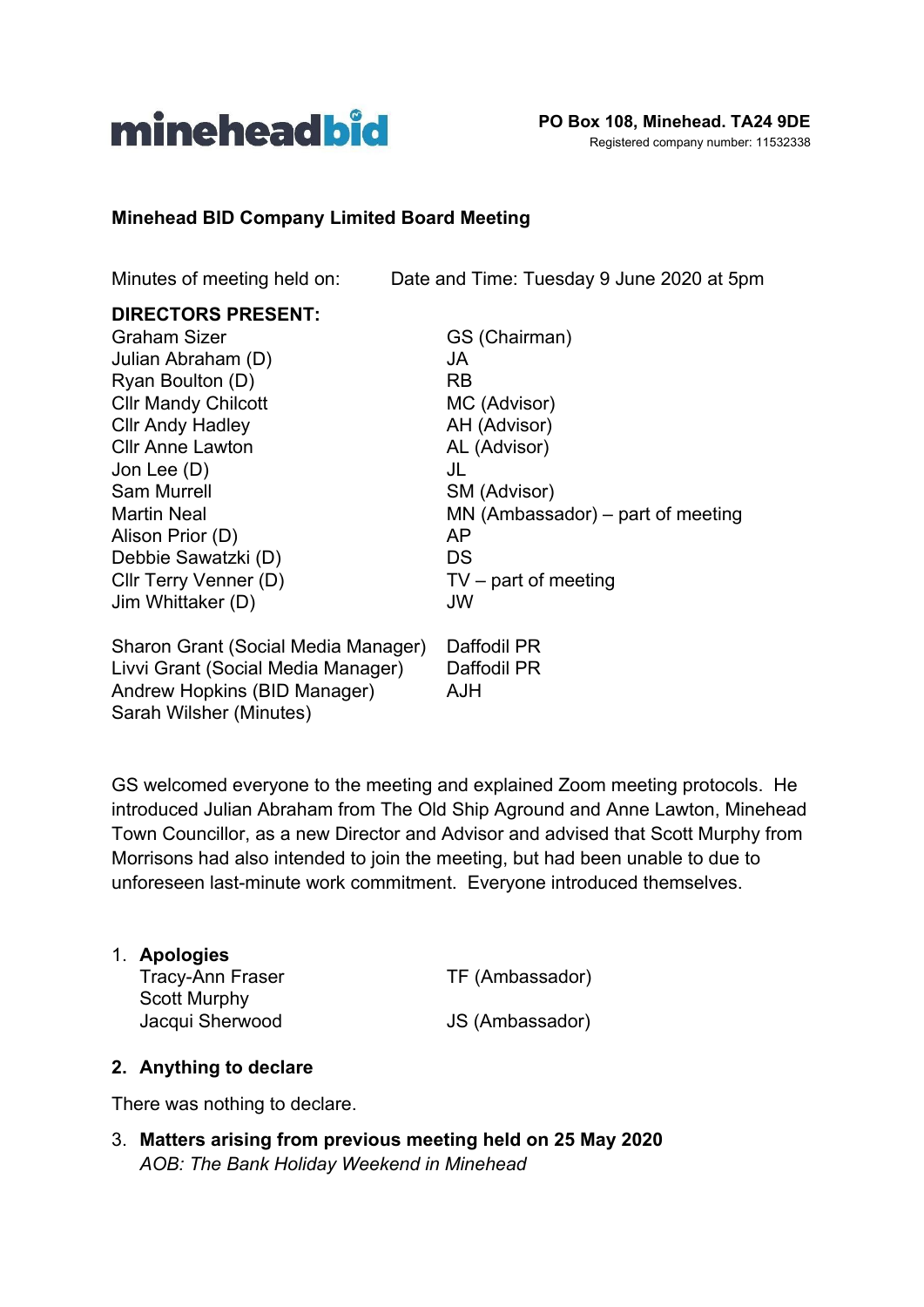SM reported that she had checked with colleagues at SWT as to whether the car park at Quay West had two designated campervan parking spaces, as stated by GS at the last meeting, and had been advised that there were no overnight parking spaces in the District Council car parks. Both AH and MC advised that there were parking bays for overnight stays in certain former West Somerset Council car parks.

### **Adoption of minutes of the previous meeting**

SM advised that under *AOB: The Bank Holiday Weekend in Minehead*, an incorrect telephone number had been minuted for members of the public to ring if vehicles stayed overnight at Warren Road car park. They should ring the main SWT telephone no: 0300 304 8000 or the police on101 rather than the Coronavirus helpline.

TV proposed and DS seconded that subject to this amendment the minutes of 25 May 2020 were an accurate record of the meeting. The proposal was AGREED.

#### 4. **Invoicing situation for year 3 and bad-debt provision**

Steve Perkins, Income Specialist with Somerset West and Taunton Council (SWT) reported that BID levy bills usually went out to BID members on or around 1 July and were payable 14 days from the date of the invoice. Although the BID had expressed a wish not to bill members for year 3, this went against legislation and the advice of British BIDs. It was not possible to opt out of any year in a five-year BID. The possibility of delaying the invoices had therefore been looked at instead. There was no reference to delays in the guidance, only advance payments. In year 1 there had been a delay of about six weeks in sending out the invoices, with no resulting issues, so it was considered that a delay in billing could be done.

The BID period could not change without re-balloting so the BID year was still from 1 July to 30 June and this would remain on the invoice, irrespective of the date of the invoice. SWT would issue the invoices whenever the BID wanted them issued, but he and AJH were putting forward the date of 1 September as the issue date. For the 230 smaller BID businesses the option of paying by fixed term instalments could be given. The larger national businesses, particularly the nine larger companies, would not be given the instalment option. The levies of the top nine would bring in £63,000 of the total annual BID levy of £110,000, ie 57%.

Steve stated that it was prudent to have a bad debt provision. SWT had increased their bad debt provision for this year and he advised the BID to increase theirs in order to factor in the unknowns of year 3.

A joint SWT/BID statement would be prepared giving the reasons for delaying the invoices, confirming the date that the invoices would be sent out and reiterating the purpose and value of the BID.

AJH advised the Board that he needed their approval for the invoices to be issued on 1 September 2020, the option of instalment payments and an increase in the bad debt provision.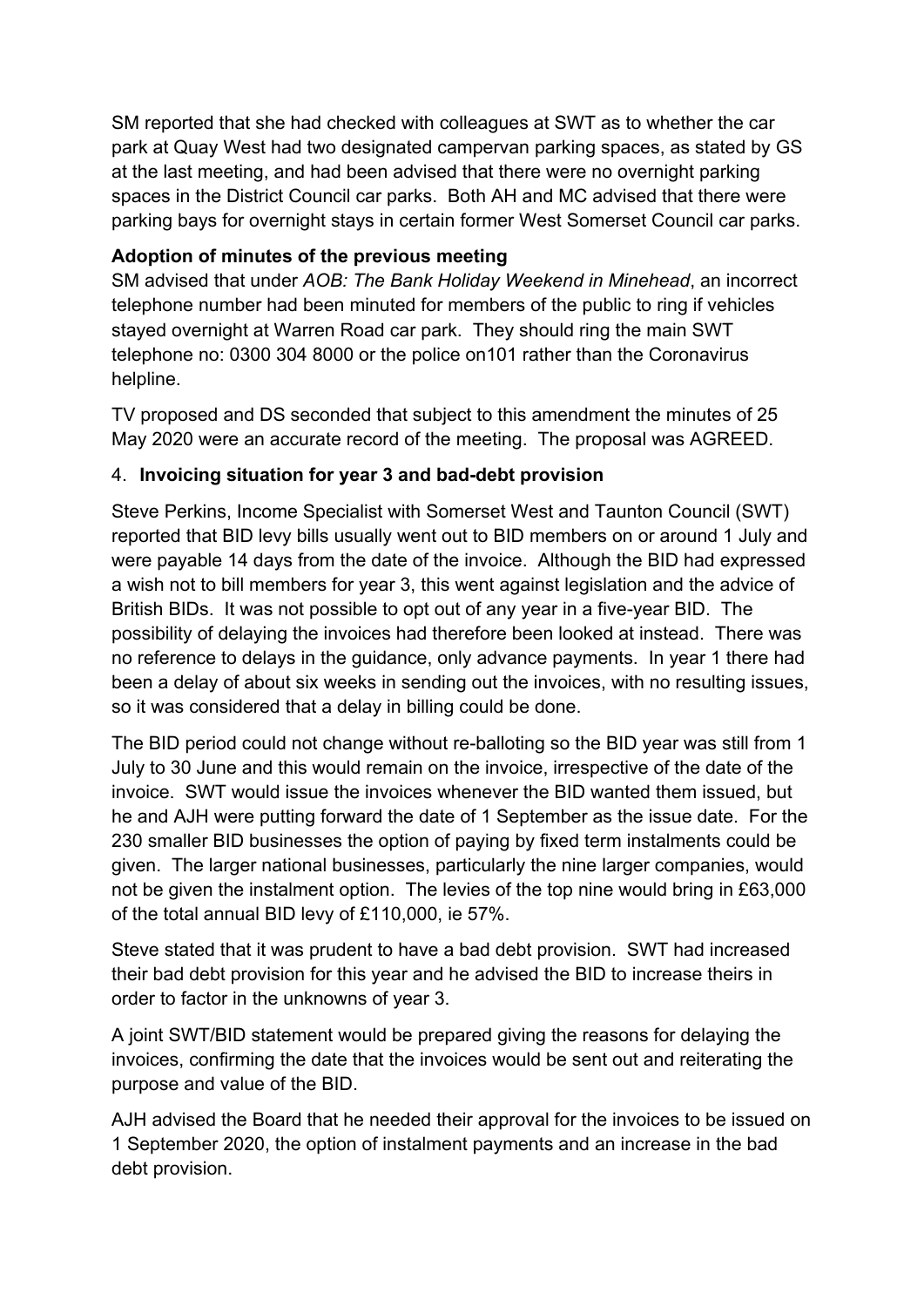A discussion took place. It was thought best to delay the issue of the invoices and to send a letter to BID members to explain that the bill for the BID levy would not be sent to them until 1 September. A press release would also be produced.

AP suggested that there may be an issue with businesses restricting payment because no events had taken place due to Covid-19. GS said that the BID were legally obliged to collect the BID levy and that they had shown themselves to be good value for money in the past and intended to be so in the future, whilst AH stated that AJH had been very active over the past few months, assisting businesses and giving specialist advice.

Concern was expressed about the lack of an instalment option for the larger national businesses, particularly as the BID enjoyed a positive engagement with these companies and wished to maintain this. However, AJH explained that usually these invoices were paid by head office in a lump sum and the choice of paying smaller amounts over a longer period of time was unlikely to be taken up but we could offer this to all.

The length of time given for instalment payments was debated. AJH felt it should be 6 months as some businesses closed for the Winter, whilst JL thought that 3 months was the optimum period, before Christmas and closing for the Winter.

The bad debt provision was normally £5,000 and a levy of £111,000 was normally collected. However, due to the challenges of Covid-19 on all businesses with some businesses who may not be able to pay at all, and that other businesses may go bankrupt. DS felt a bad debt of £30,000 was appropriate.

Following the discussion:

JL proposed and DS seconded that the issuing of the BID levy invoices be delayed until 1 September 2020. The proposal was AGREED.

JL proposed and TV seconded that the principle of offering instalments over a three month period be accepted. The proposal was AGREED.

DS proposed and TV seconded that a bad debt provision of £30,000 be accepted. The proposal was AGREED.

#### 5. **Update on activity since the last meeting**

AJH reported the following:

- 1 He had been working with Minehead Town Council (MTC) and SWT on commissioning a signage package for all of the BID area and Alcombe which would be installed by Active Signs for Monday, 15 June to remind people about the need to socially distance.
- 2 He had been working with SWT and Somerset County Council (SCC) to reduce pinch points in the principal shopping area. Parking bays had been identified and would be removed along The Parade from Summerland Road to Floyds Corner on Wednesday, 17 June. An official announcement would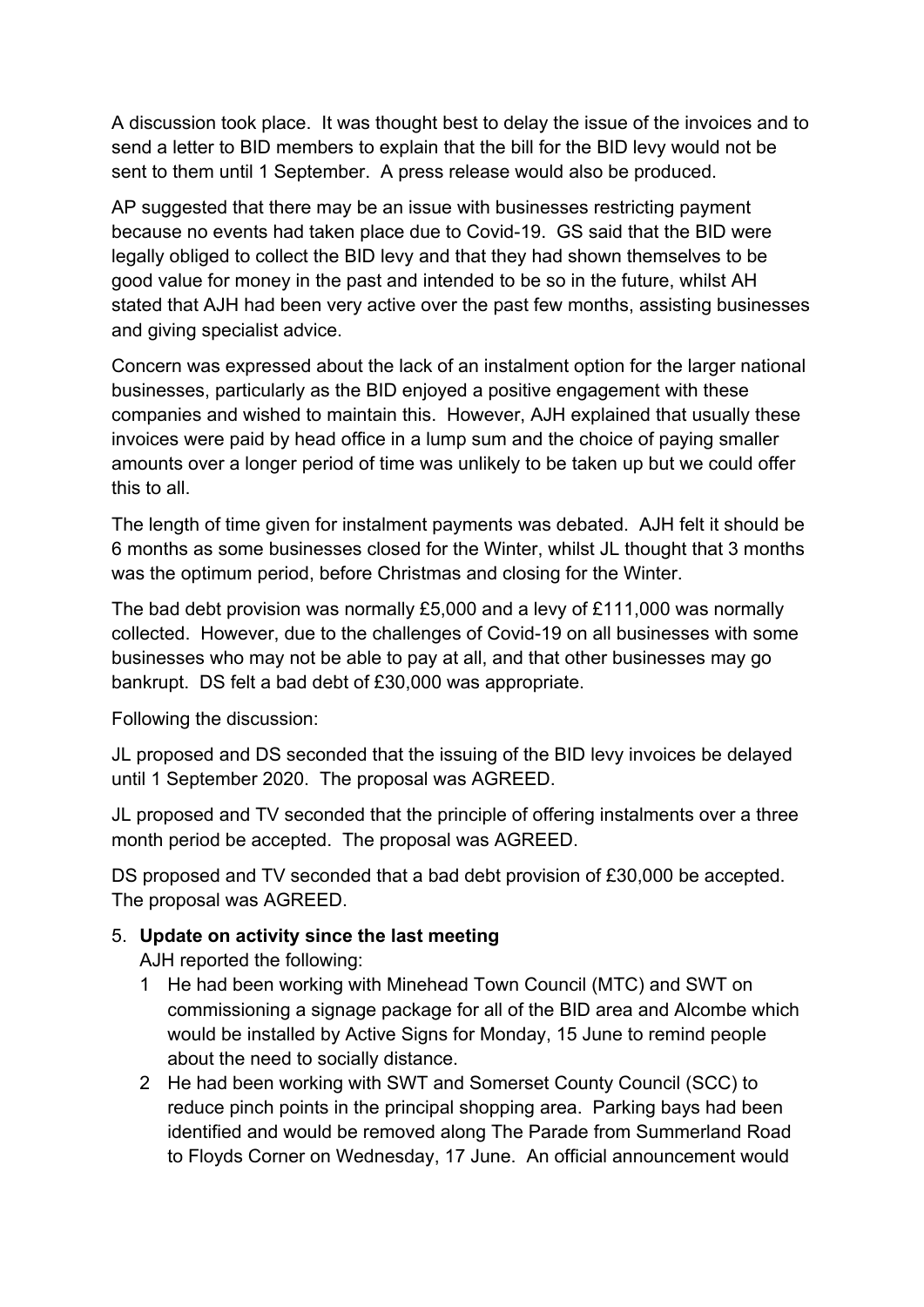be made by SWT. He would be working with Beccy Brown of SWT on 15 June looking at the pinch points.

- 3 Following negotiations with SWT, it had been agreed that the fish van (part of the Friday Farmers Market) could be situated on Wellington Square for the time being.
- 4 About 30 to 40 businesses had taken up the £50 voucher scheme so far. This voucher could be spent on signage and protective screens and could be used at Active Signs and Print, Exmoor Printers, is OK Designs, Park Lane Interiors and Simply Blinds and Curtains.
- 5 The £5,000 grant from the Government to the BID was awaited.
- 6 The Government's High Street fund had granted £140,000 to SWT and Minehead was hoping some of this could be used to pay for the signage in the town centre. Minehead Town Council had agreed to pay for the signs on the seafront. Unfortunately, street ambassadors could not be paid for with this funding.
- 7 MTC, SCC and AH had met. The new Mayor for Minehead Town, Cllr Paul Bolton, and Cllr Andy Kingston-James, would be signing off up to £5,000 for signage.
- 8 Meetings with Butlins and West Somerset Railway would be taking place. The Railway were unlikely to be holding events this year and an announcement regarding the operation of trains this year was forthcoming.
- 9 Exmoor National Park Authority and Visit Exmoor were co-ordinating the recovery plan for the Greater Exmoor area. Minehead Town Councillor, Toni Bloomfield would be joining AJH and Sally Turner from the Information Centre on these discussions. Visit Exmoor were looking to the future re-opening and focussing on attracting families, staycations and the active.
- 10 There had been a case of anti-social behaviour in the beach hut opposite the Beach Hotel. This had been resolved with the assistance of the Police and SWT.
- 11 A very positive meeting had been held with Sgt Huw Jenkins. If anyone had any police issues could they please feed them through AJH and GS.
- 12 The BID was now a member of the Town and Pub Watch.

JA asked what would happen to the signage if the Government reduced the 2 metre distance to 1 metre. AJH advised that Active Signs were prepared for changes and could produce stickers to update signs at a minimal cost.

AJH said that Andrew Harry of Black Rock Health and Safety Management was able to give advice to businesses to help them complete their risk assessments. If any members needed Andrew's assistance they should contact AJH in the first instance.

#### **6. Marketing Update**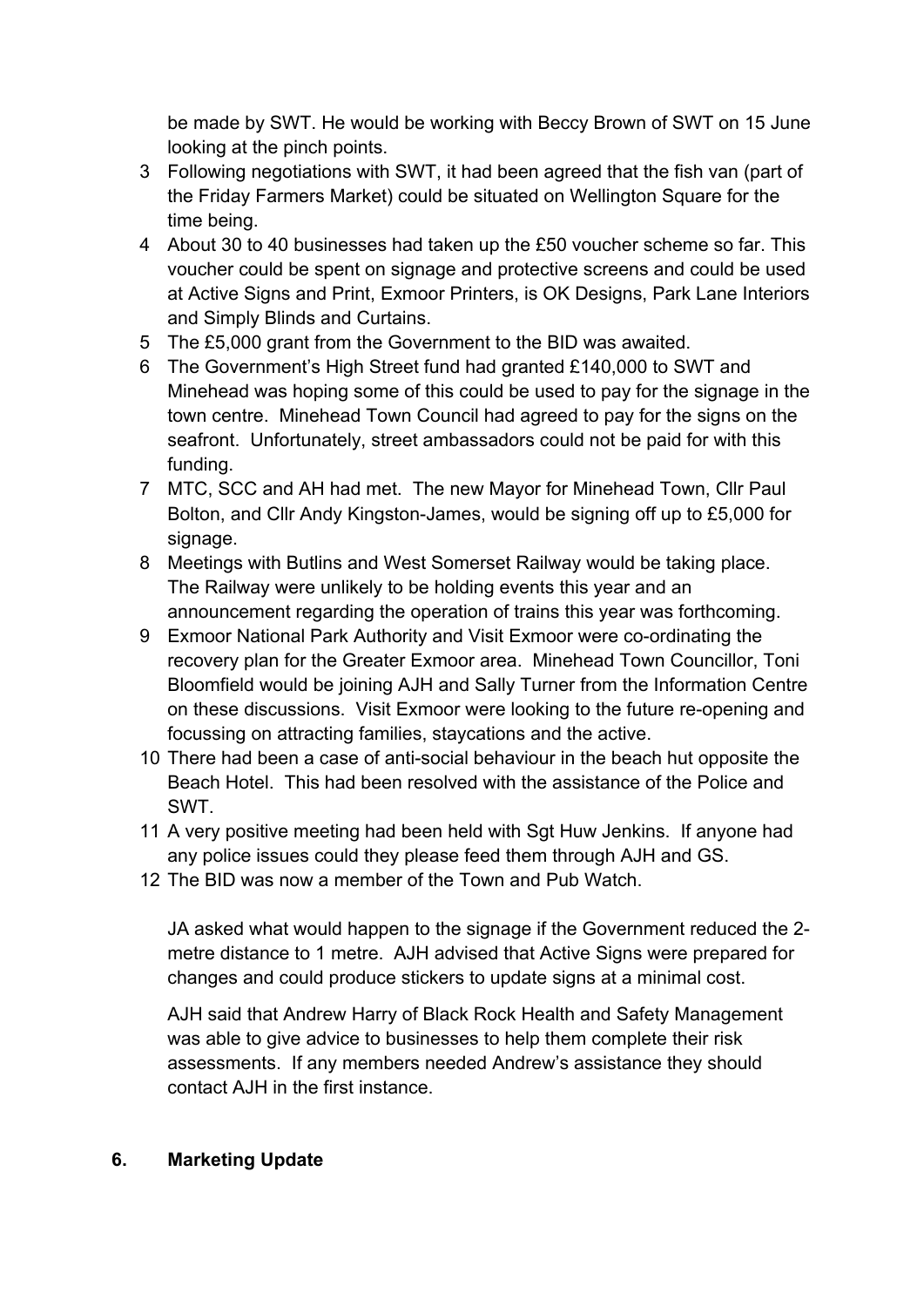RB reported that following the Board's concerns with the high cost of the gift card scheme (£7,000 set up fee plus £350 fixed monthly fee) he had spoken to BID Managers at Salisbury and Bournemouth who ran gift card schemes. (Exeter also ran a scheme and a response from this BID was awaited.) Both Salisbury and Bournemouth were positive about the gift card but had advised it should be part of a wider marketing package. RB had gone back to Chris Parker and asked for a reduction of £2,000 in the set-up fee and the provision of regular measurable data. Chris was liaising with the head office in Sweden and a response was awaited. When RB had received Chris' response he would bring it to a Board meeting.

AP expressed her concern with the high cost of the gift card scheme and didn't think it was value for money. She thought people were sceptical about the use of gift cards and asked if there was an alternative and cheaper proposal, which could be set up and managed in-house.

DS supported the gift aid scheme, she felt it would be popular with many local residents, Minehead businesses would benefit and the BID would gain a small percentage. She said the scheme needed to be set up and managed professionally.

RB advised that Salisbury, Bournemouth and Exeter had relatively much higher costs for their gift cards. Also, the Minehead loyalty cards had been a very time consuming project which had become a chore for local businesses. With the gift card scheme the administration and management would be done for the businesses. MC agreed that it was not possible for small businesses to set up a gift card scheme. The BID could fund such a scheme on behalf of independent smaller shops and if it doesn't work it could always be re-assessed

AP asked whether a discount voucher could be included in the Visit Somerset brochures. AJH explained that a voucher map was included in the Visit Somerset leaflet, but this would not be produced now until 2021.

RB reported that it was hoped to launch the Monster Hero Safari in July. Ten venues within the BID area were needed to promote the scheme. These needed to have sufficient pavement width and floor space to enable compliance with social distancing regulations. RB asked the Public Realm Group for their advice on ten venues which would meet these requirements.

#### **Totally Locally Scheme**

AJH reported that Tracy-Anne Fraser had brought this scheme to the BID's attention. It comprised a range of posters encouraging people to shop local. Sharon and Livvi agreed to make Minehead versions of these posters.

# **7. Social Media Update**

Sharon and Livvi reported that they had talked with SWT officers regarding publicity and they agreed that it was finding the right balance between making people feel safe and encouraging trade.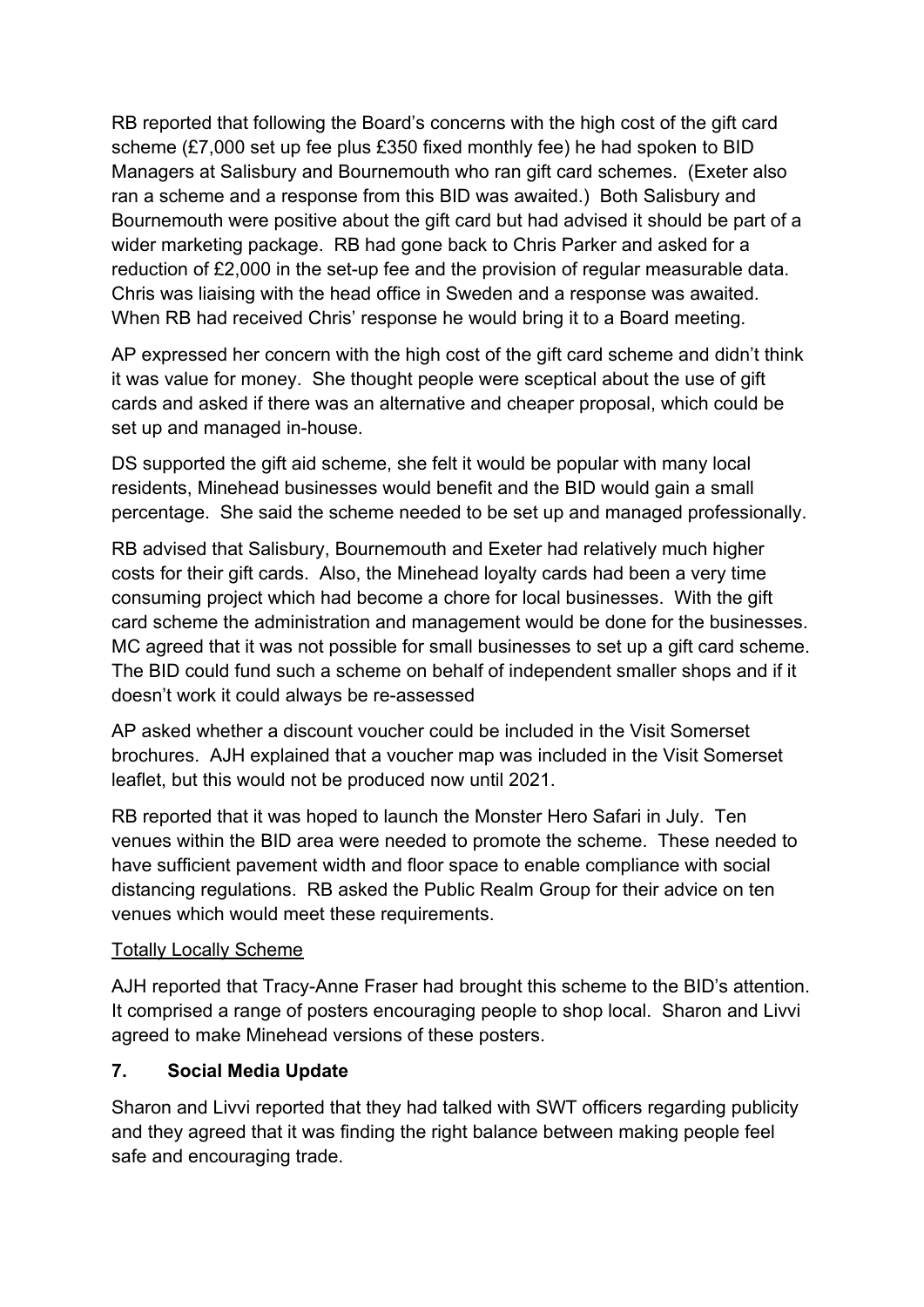Some businesses were just not contactable at the current time. They had managed to speak to a number of businesses a number who were planning to reopen on 15 June but others were going to wait and see how it goes and hopefully open on 4 July, which could be dubbed 'Independents Day'. Sharon and Livvi felt that an occasion should be built up around this concept and asked the meeting if they were happy for them to take this idea and run with an event on 4 July to celebrate independent shops and businesses. It was agreed that an Events Group meeting should be held to discuss this.

As regards social media, they were using the hashtag #WeAreMinehead on social media platforms. Features on specific businesses were being posted every other day. Businesses were generally very happy to be publicised on social media and were keen to chat to Sharon and Livvi when they called.

Drone footage of Minehead could also be put on social media and Sharon and Livvi were awaiting quotes from local companies with the appropriate licence. Once these had been received, they agreed to pass the information onto AJH and RB.

#### **ACTION: Sharon and LIvvi to send details of quotes received for drone footage to AJH and RB.**

They were also planning to update the Minehead webpages on the Visit Somerset website.

Sharon and Livvi said that they would be visiting Minehead on Monday, 15 June.

# **8. Open Discussion**

JA advised that all was well at the harbour and generally everyone was social distancing. He was at the Old Ship Aground 90% of the time. Signage was needed on the quay. The local community were very strong and looking forward to shops, etc. re-opening. Fishing parties had started. Pubs, restaurants and cafes would find it difficult operating with a required social distance of 2m in place and most would need to wait until the social distance was reduced to 1m. JA agreed to make contact with licensed premises and to help them with interpreting the recommendations from Government.

JW reported that no activities had been run by Channel Adventure. If there was a demand problems would be experienced around lack of staff and resourcing. The Taunton branch would probably open before the Minehead unit as the Colleges would be looking for activities. He was pleased to report that the beach and seafront were looking clean.

SM reported that there had been an 82% take up of eligible businesses to the Retail, Hospitality and Leisure grant available from SWT and it was thought that those who hadn't applied had decided not to; it was not that they had failed to hear the message. The Discretionary Business Grant had been launched on 1 June. 135 applications had been received and 38 grants paid to date. It was more difficult to determine eligibility as there were strict criteria that had to be complied with. These